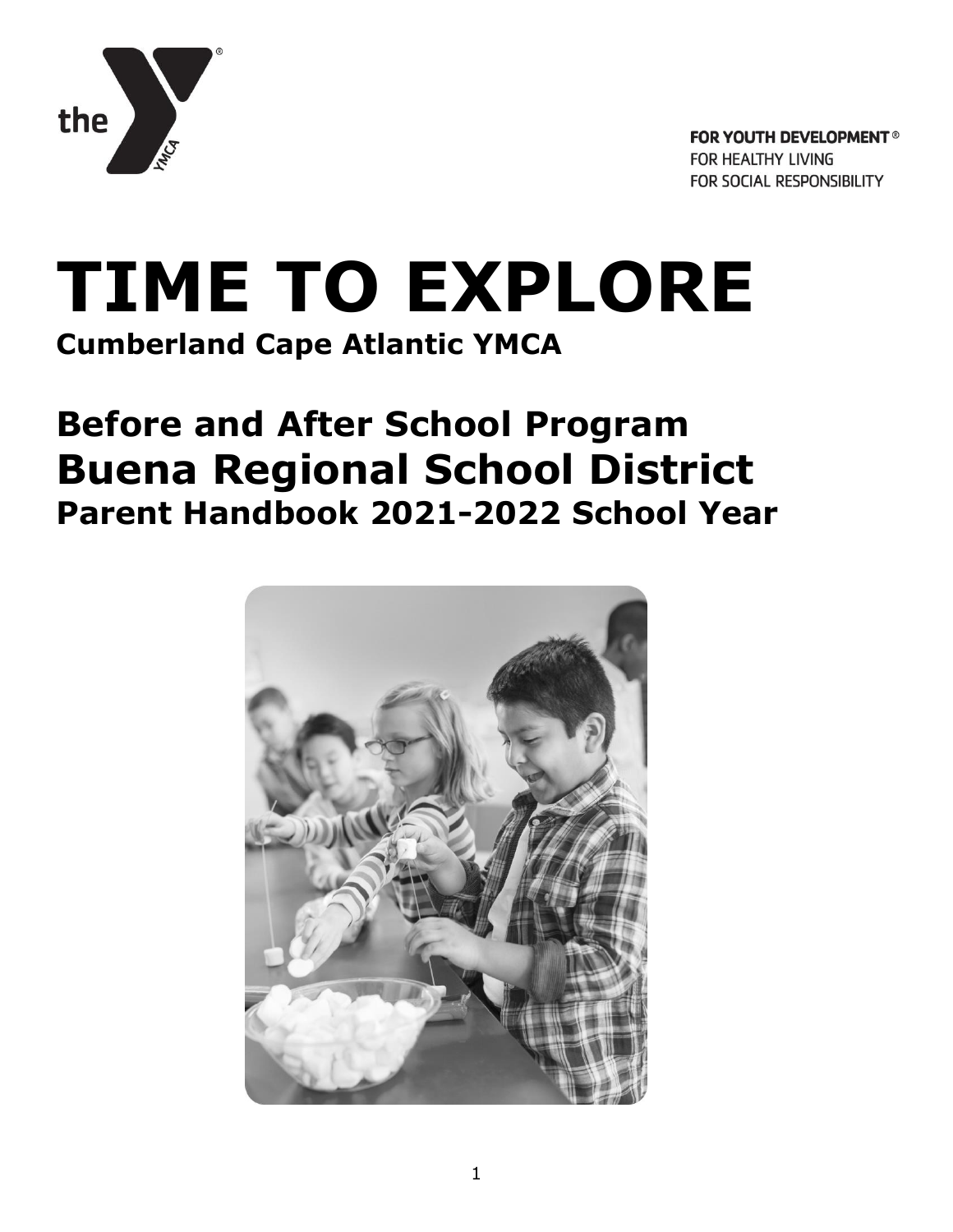

## **Table of Contents**

| Welcome to YMCA School Age Childcare | 3       | Daily Schedule                           | 9         |
|--------------------------------------|---------|------------------------------------------|-----------|
| <b>YMCA Mission Statement</b>        | 4       | Homework Time                            | 9         |
| Program Goals                        | 4       | Healthy U Program                        | 9         |
| Contact Information                  | 4       | Reebok (BOKS)                            | 9         |
| <b>Business Policies</b>             | 5       | Sanford Harmony                          | 9         |
| Program Hours                        | 5       | Snack                                    | 9         |
| YMCA Membership                      | 5       | Attendance                               | 10        |
| Making Payments                      | 5       | Sign In/Out                              | 10        |
| Late Payment Fees                    | 5       | Authorization on the Release of Children | 10        |
| Program Information                  | 6       | Late Pick-up Fee                         | 10        |
| Non-registration Items               | 6       | Late Pick-up Procedure                   | 10        |
| <b>School Closings</b>               | 6       | Refusal of Release                       | 10        |
| <b>Holiday Care</b>                  | 6       | <b>Medical Policies</b>                  | 11        |
|                                      |         | Policy on the Management of              |           |
| <b>Communication with Parents</b>    | 6       | Communicable Diseases                    | 11        |
| Program Staffing                     | 7       | Excludable Communicable Diseases         | 11        |
| Ratios                               | 7       | Medication                               | $11 - 12$ |
| <b>Staff</b>                         | 7       | Emergencies                              | 12        |
| Program Rules                        | 7       | Parental Engagement                      | 12        |
| Discipline Policy                    | 7       | Newsletter and Calander                  | 12        |
| <b>Expulsion Policy</b>              | $7 - 8$ | Miscellaneous                            | 12        |
| Rules for the Staff                  | 8       | Cell Phones/Toys                         | 12        |
| Rules for the Participants           | 8       | Financial Assistance - Y Cares           | 12        |
| Program Specifics                    | 9       | <b>Annual Giving</b>                     | 12        |
|                                      |         |                                          |           |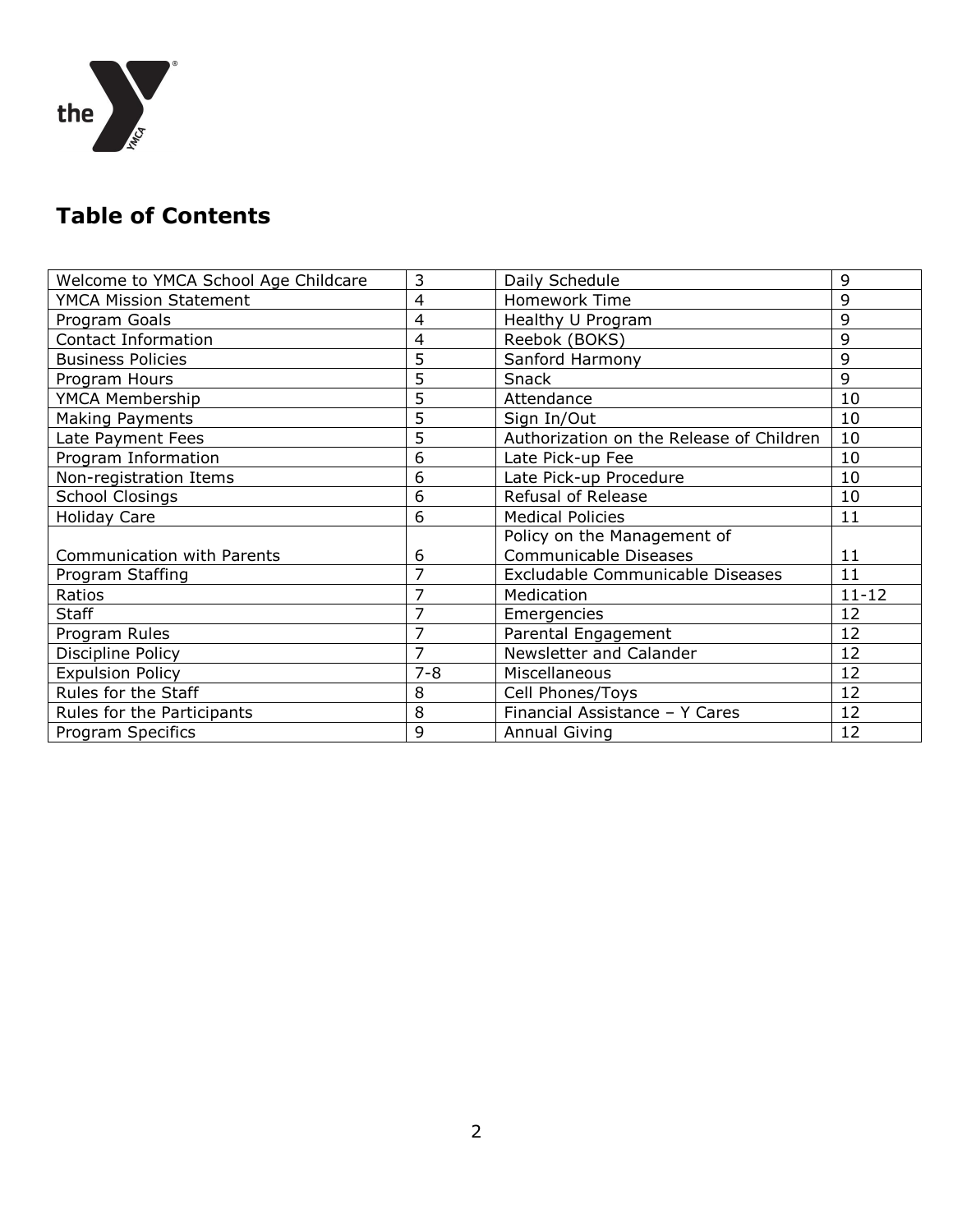

#### **WELCOME TO YMCA SCHOOL AGE CHILDCARE!**

Dear Program Participants and Parents,

Thank you for enrolling your child into the Cumberland Cape Atlantic YMCA's Before and After School Program. The entire YMCA staff would like to welcome you to our program. Each of us hopes your child's experience with us is a positive one. We all share a common goal – to provide a safe, trusting atmosphere in which your children can grow, develop new interests and friendships, and have fun.

The policies outlined in this handbook are what you may expect from the program and what our team members expect for program participants and their parents. In order for your child to have a positive experience in our program, parents and staff must work together. We hope you find this handbook to be helpful.

Some of our standards for the Before and After School Program include:

- $\div$  Providing a safe, developmentally appropriate environment for your child(ren)
- ◆ Nourishing the self-worth of each child
- $\div$  Developing children's personal and interpersonal social skills, and promote respect for cultural diversity through varying activities
- $\div$  Providing children with a strong physical, social, and emotional foundation
- $\div$  Modeling the importance of character development through Caring, Honesty, Respect, and Responsibility
- Homework assistance
- **Healthy U:** this program is designed to promote physical activity and healthy lifestyles in children. Children are given opportunities to engage in fun filled non – competitive structured group games that allow children to engage in physical activity three times a week for 35 minutes at a time using the C.A.T.C.H (Coordinated Approach To Child Health)
- **Reebok (BOKS)**: Building Our Kids' Success, or BOKS, encourages children to be the best they can be at fundamental gym concepts such as running, planks, and sit-ups. This Reebok program is designed to give kids a body and brain boost in the morning to set them up for a successful school day.

Your involvement as a parent/caregiver in the program is extremely important for our continued success. It is important to keep in touch with the staff after your child(ren) begin participating and to stay informed about their time at the program.

We are excited that you have selected our program. Please do not hesitate to call if you have questions, comments, or suggestions.

Sincerely,

**Theresa Booth Senior Director of Child Development**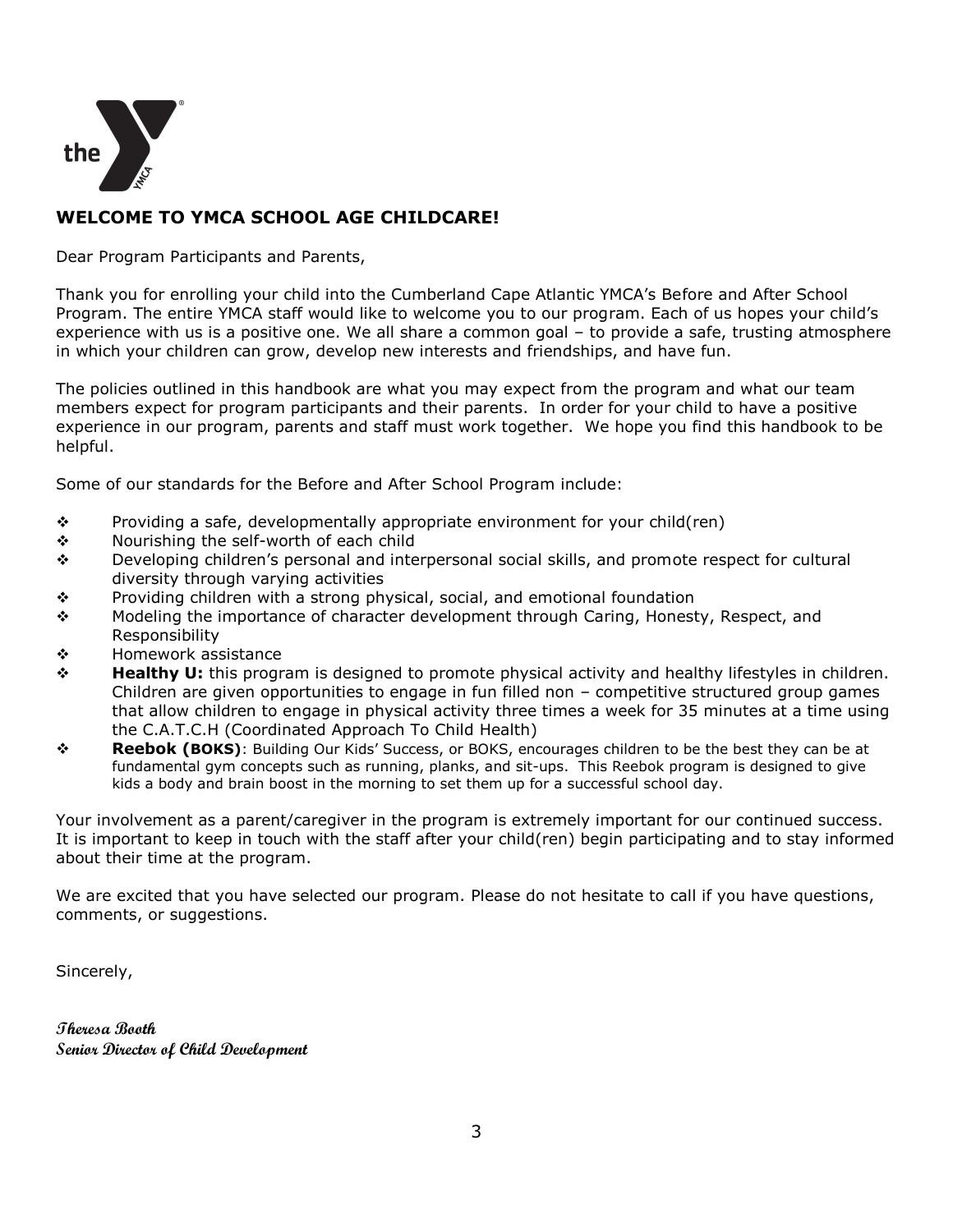

#### **The YMCA Mission Statement**

We are a nonprofit charitable organization that is part of a worldwide association based on Christian principles, inclusive of all people, dedicated to fostering opportunities for all individuals, families and communities through programs that build healthy spirit, mind, and body for all.

#### **Program Goals**

In our program, it is our goal to instill in your children Improved and Sustained Character, so they learn to accept and demonstrate the YMCA's core values of **H**onesty, **R**espect, **R**esponsibility, and **C**aring.

- Appreciation of Diversity Respect people of different ages, abilities, incomes, races, religions, cultures, and beliefs. Reflect the diversity of our community.
- Enhance Social and Leadership Skills Experience leadership development through service to the community.
- Increase Learning and Education Acquire new knowledge and build skills, increasing motivation to learn.
- Better Health and Well-being Improve and increase physical activity and practice heathy eating habits.
- Authentic Relationships and a Sense of Belonging – Learn to care about, communicate, and cooperate with peers and adults.
- $\div$  Sense of Hope and Purpose Develop positive self-awareness and confidence in abilities. Feel secure and be willing to explore and engage with the world around them.

#### **Contact Information**

#### **Child Care Administrative Coordinator:**

Christine Madison 856-691-0030 extension 123 [cmadison@ccaymca.org](mailto:cmadison@ccaymca.org)

#### **Financial Service Coordinator:**

Chanyra Williams 856-691-0030 extension 111 [cwilliams@ccaymca.org](mailto:cwilliams@ccaymca.org)

#### **Mailing Address:**

1159 E. Landis Avenue Vineland, NJ 08360 Attn: SACC Program

#### **Childcare Annex Address:**

1173 E. Landis Avenue Building B, Suite 4 Vineland, NJ 08360

#### **Site Contact Info:**

Cleary Elementary 1501 Central Avenue Minotola, NJ 08341 856-697-8080 x8091 ymcacleary@gmail.com

Collings Lakes Elementary 620 Cains Mill Road Williamstown, NJ 08094 856-697-0605 x8306 [ymcacollingslakes@gmail.com](mailto:ymcacollingslakes@gmail.com)

Milanesi Elementary 880 Harding Highway Buena, NJ 08310 856-885-4994 x8740 [ymcamilanesi@gmail.com](mailto:ymcamilanesi@gmail.com)

**Fax:** 856-212-3329

#### **TAX ID NUMBER:** 210-635-053

#### **Remind App:**

Cleary [https://www.remind.com/join/y](https://www.remind.com/join/)mcaclear Collings Lakes https://www.remind.com/join/ymcacl Milanesi [https://www.remind.com/join/y](https://www.remind.com/join/)mcamil

## **Get connected with us:**



**YMCA of Vineland ccaymca**

**@ccaymca**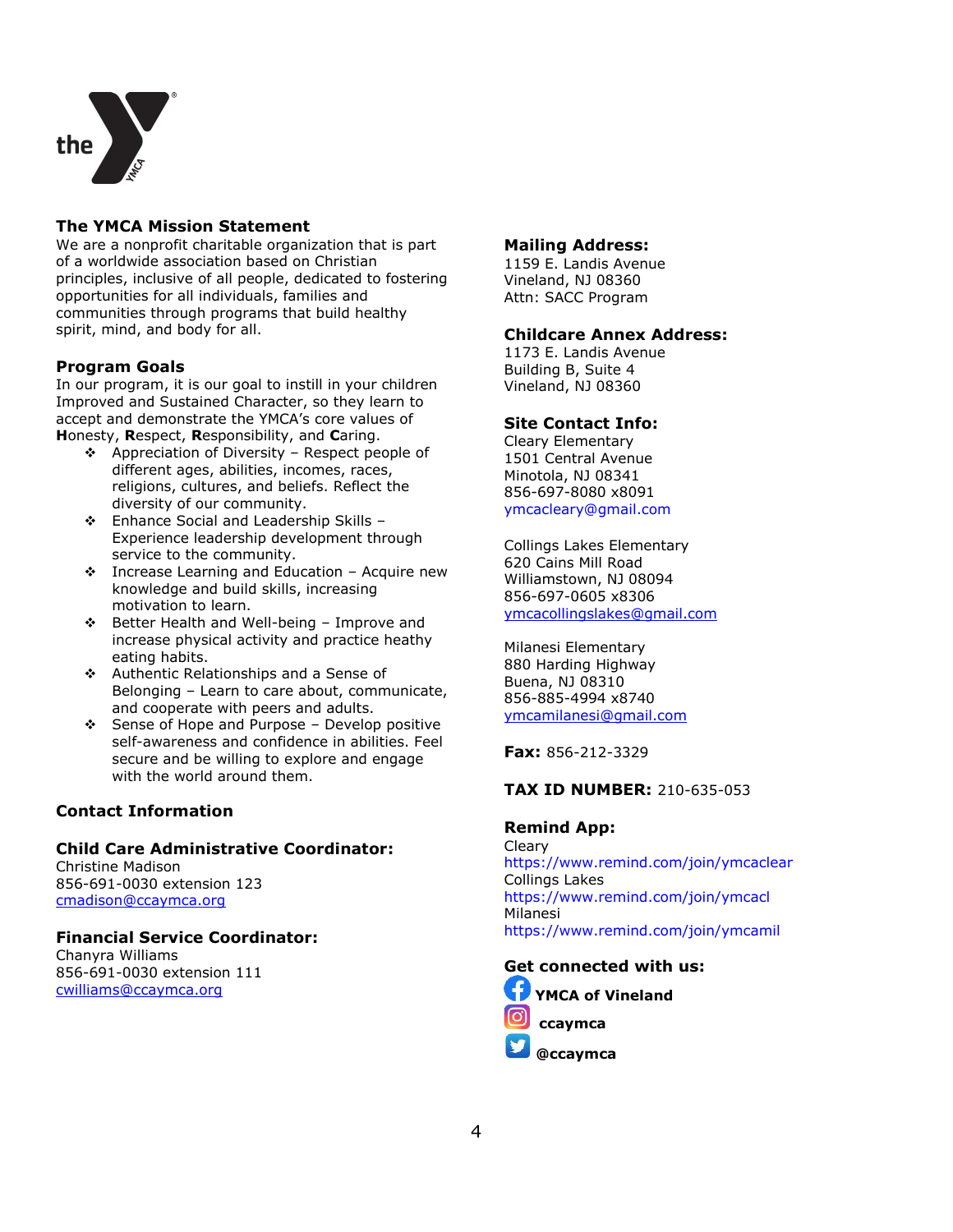

## **Business Policies**

#### **Program Hours**

The YMCA program at all Buena locations is open for Before Care from 6:30am to the start of school. After Care is from dismissal to 6:00pm. During snow delays, the school's automated system will include the time the program will open for morning care. When the schools close early, due to inclement weather, the YMCA program will begin early.

#### **YMCA Membership**

To enroll in our Before and After Care program, all participants must register as a Program Member. The cost for one child is \$30.00 for one year, or \$55.00 for a family (parents may also be included on the family membership). As a Program Member, you will also be able to register for youth programs, such as swim lessons, youth sports, etc. and have access to attend any family events during the year. You may also upgrade your membership to a Facility Membership at any time to access our Family Fitness Center, Family Health and Adventure Center, and Indoor Pool. See the Member Service Desk for more information.

#### **Making Payments**

Tuition can be paid:

- o Annually
- o Monthly (September through June)
- o Semi-monthly (September through June)

Fees are based on 180 school days, divided equally over the school year. If you would like to use our Semi-monthly payment option, you must enroll in automatic payments. These payments will be taken out on the 5th and 20th of the month prior to service. We accept cash, checks, American Express, Master Card, Discover and Visa credit cards, as well as Debit Cards. No payments will be taken by the site staff. DO NOT MAIL CASH

Because we are a licensed center, we are required to engage staff based on the number of children enrolled. We cannot give tuition refunds for days your child is absent.

#### **Payments can be made by any of the below:**

- \* Visiting the YMCA Member Service Desk at 1159 E. Landis Avenue, Vineland, NJ 08360
- \* Mailing payment to the above address, Attention: SACC Program
- \* Fax completed paperwork to 856-212-3329, Attention: SACC Program; payment must be made over the phone once we receive completed paperwork
- Calling the Member Service Desk at 856-691- 0030 to make payment over the phone
- Enrolling in our automated monthly E-Pay system. Payments will automatically be deducted from a checking account or credit card on the  $20<sup>th</sup>$  of each month.

#### **Late Payment Fees PLEASE NOTE THAT PAYMENT IS DUE BY THE 20th OF EACH MONTH PRIOR TO THE SESSION OF SERVICE**. Payments made after the due date will result in a \$20.00 nonrefundable late charge. Failure to keep account current will result in exclusion from the program.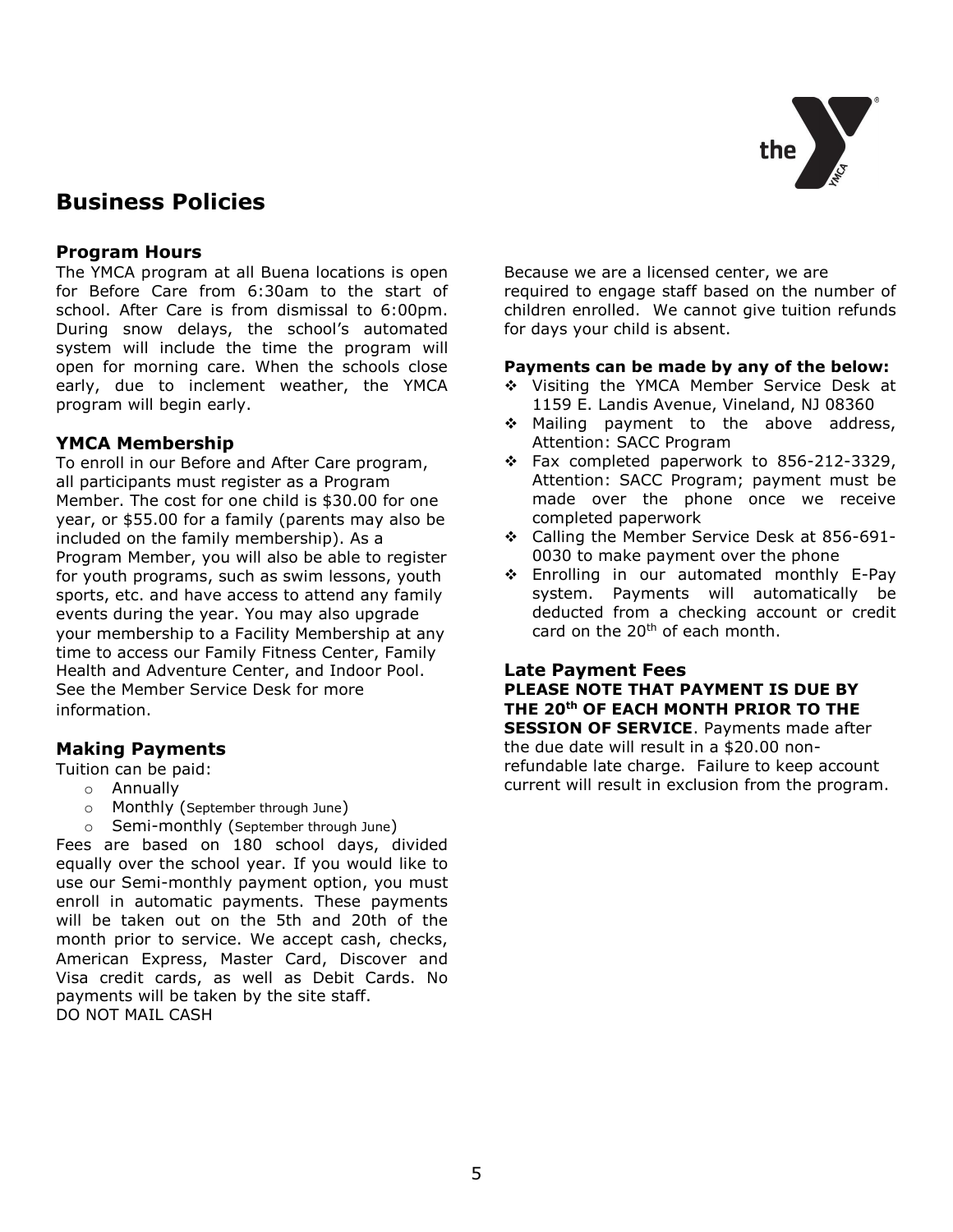## **PROGRAM INFORMATION**



#### **Non-Registration Items**

**Withdrawals/Schedule changes:** Parents are requested to provide notification of intent to withdraw as soon as they become aware that it will be necessary. If you have a schedule change that will require a change in enrollment, **please contact the Childcare Department directly to withdraw your child or change their schedule at 856-691-0030 ext. 111 or 123.**

#### **School Closings**

The YMCA Program will be closed based on the Buena Regional School calendar. Please follow us on Facebook or Twitter to receive weatherrelated program information.

#### **Holiday Care**

Holiday Care will be available during the school year. Children attending our Before and After program have first preference. The program will be offered at the YMCA. A separate packet must be completed to enroll in Holiday Care. Packets can be found at the Child Care Annex or by visiting our website at [www.ccaymca.org.](http://www.ccaymca.org/)

#### **Communication with Parents**

- **Remind App:** Use the Remind App to make us aware when you are picking up your child. We will have your child ready.
- **Email:** A form is included in your registration packet to provide us with your email address or primary communication. We will utilize email to obtain payment information, send receipts, and relay any non-emergency information. You can email the site directly.
- **Phone:** Please provide us with the phone number you would like us to contact you in case of accidents/incidents involving your child, emergency closings, and other information we deem important.
- **Personal meetings:** If there is an issue you would like to discuss with the School Age Child Care Regional Supervisor or one of the staff, we will arrange meeting times with the necessary parties. We may also request a personal meeting with you if necessary.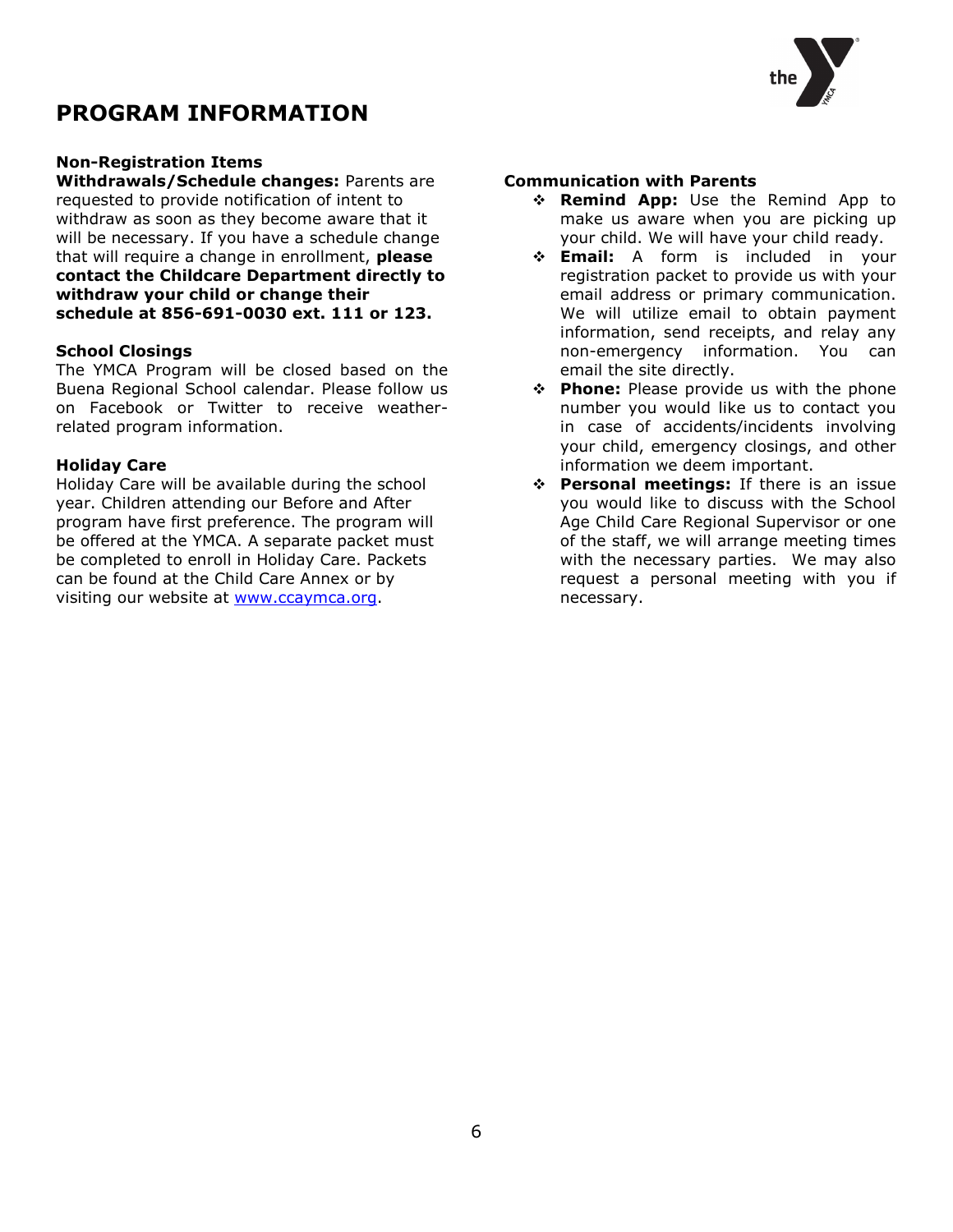

## **Program Staffing**

#### **Ratios**

School Age Childcare 1:15

#### **Staff**

We are proud to say that we have an exceptional staff at our before and after school programs. Many of our staff are education majors at college or professional teachers, and most staff have a background of working with children. All of our staff must successfully complete a background check, drug test, reference checks, fingerprints, and Child Abuse Record Inquiry prior to beginning work at the YMCA of Vineland. Staff must also attend 20 hours of annual professional development, which includes CPR, AED, First Aid, state trainings, and Child Abuse Prevention.

## **Program Rules**

#### **Discipline Policy**

Our positive guidance policies and procedures will help children learn appropriate behavior. Children are presented with positive models of acceptable behavior. Behavior guidance standards are based upon the developmental needs of the children. Redirection and constructive solution techniques will be used by staff. Children are taught to use acceptable alternatives such as problem-solving and critical thinking skills in an effort to reduce conflict. All children and staff members will be protected and provided a safe and secure environment. Parental cooperation is encouraged and appreciated.

If necessary, the quiet time system will be used. Quiet time removes the child from the situation providing the child time to calm themselves. When they are calm it gives them the opportunity to discuss the situation with a staff member.

A child removed will be supervised at all times. The following behavior is considered unacceptable:

- Abusive language
- Wandering away from group activities
- Fighting
- Continuous disruptive behavior
- Dangerous activity
- Physical abuse of children or staff
- Theft
- Vandalism/mistreatment of property

If a child has a persistent behavior problem and the staff have exhausted all alternatives, a parent conference will become necessary.

#### **Expulsion Policy**

Unfortunately, there are reasons we have to expel a child from our program either on a short term or a permanent basis. We want you to know we will do everything possible to work with the family of the child(ren) in order to prevent this policy from being enforced. The following are reasons we may have to expel or suspend a child from this center.

#### **IMMEDIATE CAUSE FOR EXPULSION**

- The child is at risk of causing serious injury to other children or himself/herself.
- Parent threatens physical or intimidating actions toward staff members.
- Parents exhibits verbal abuse to staff in front of enrolled children.

#### **PARENTAL ACTIONS FOR CHILD'S EXPULSION**

- Failure to pay/habitual lateness in payment.
- Failure to complete required forms.
- Habitual tardiness when picking up your child.
- Physical or verbal abuse to staff.
- Correcting, reprimanding, or yelling at a child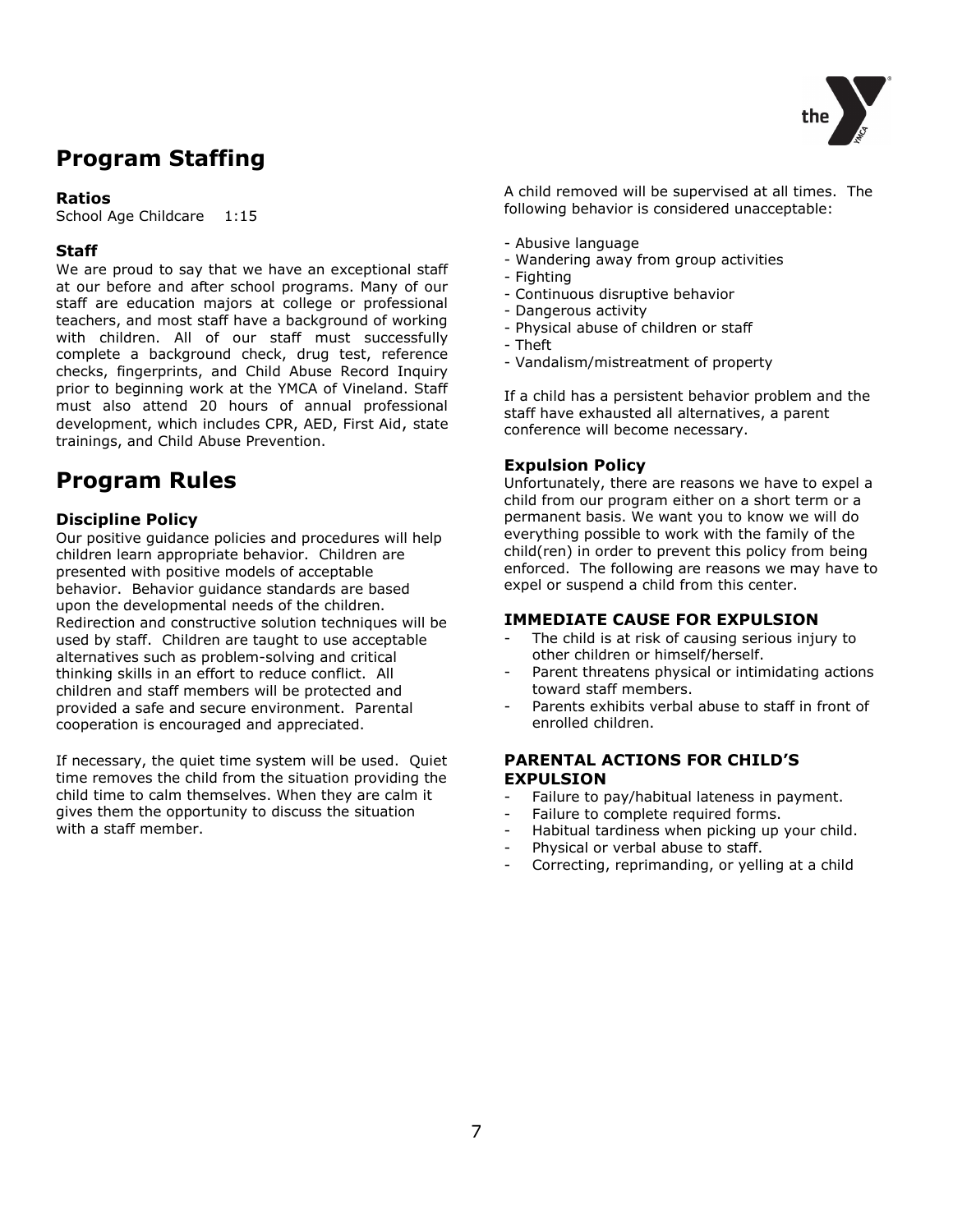## **Program Rules (continued)**



#### **CHILD'S ACTIONS FOR EXPULSION**

- Failure of a child to adjust after a reasonable amount of time.
- Uncontrollable tantrums/angry outbursts.
- Ongoing physical (fighting) or verbal abuse to staff or other children.
- Excessive biting
- Dangerous activity, threats, theft, vandalism/mistreatment of property, possession of weapons, or illegal substances

#### **SCHEDULE OF EXPULSION**

- If after the remedial actions above have not worked, the child's parent/guardian will be advised verbally and in writing about the child and or/parent's behavior warranting an expulsion. An expulsion action is meant to be a period of time so that the parent/guardian may work on the child's behavior or to come to an agreement with the center.
- The parent/guardian will be informed regarding the length of the expulsion period.
- The parent/quardian will be informed about the expected behavioral changes required in order for the child or parent to return to the center.
- The parent/guardian will be given a specific expulsion date that allows the parent sufficient time to time to seek alternative child care
- Failure of the child/parent to satisfy the terms of the plan may result in permanent expulsion from the center

#### **A CHILD WILL NOT BE EXPELLED**

If a child's parent/guardian:

- Made a complaint to the Office of Licensing regarding a center's alleged violation of the licensing requirements
- Reported neglect or abuse occurring at the center
- Questioned the center regarding policies and procedures
- Without giving the parent/guardian an adequate amount of time to make other child care arrangements

#### **PROACTIVE ACTIONS THAT WILL BE TAKEN IN ORDER TO PREVENT EXPULSION**

- Staff will try to redirect child from negative behavior
- Staff will reassess classroom environment, appropriateness of activities and supervision
- Staff will always use positive methods and language while disciplining children
- Staff will praise behaviors
- Staff will consistently apply consequences for rules
- Child will be given verbal warnings
- A brief quiet time may be given so child can regain control
- Child may lose certain privileges
- Child's disruptive behavior will be documented and maintained in confidentiality
- Parent/guardian will be not notified verbally
- Parent/guardian will be given copies of the disruptive behaviors that might lead to expulsion
- Director, parent/guardian and classroom staff will have a conference to discuss how to promote positive behaviors
- Parent/guardian will be given literature or other resources regarding methods of improving behavior
- Recommendation of evaluation by professional consultation on premises
- Recommendation of evaluation by local school district child study team

#### **Staff and Participant Rules**

All children and staff will observe and follow rules and policies designated by the YMCA, which follow our organization's mission. These rules are designed to keep all participants safe.

#### **The Rules for the Staff**

The staff members are required to follow the YMCA Code of Conduct. A copy of this policy is available upon request.

#### **The Rules for Participants:**

- o Respect each other's feelings, personal space, and property.
- o Cooperate with each other.
- o Listen and follow the instructions of the staff.
- o Stay with the assigned group at all times.
- o Use proper language and tone of voice.
- o Tell a staff member if someone is bothering or upsetting you.
- o Clean up after yourself.

#### **\*Please note: There will be no refund if a child is dismissed from the program due to behavior.**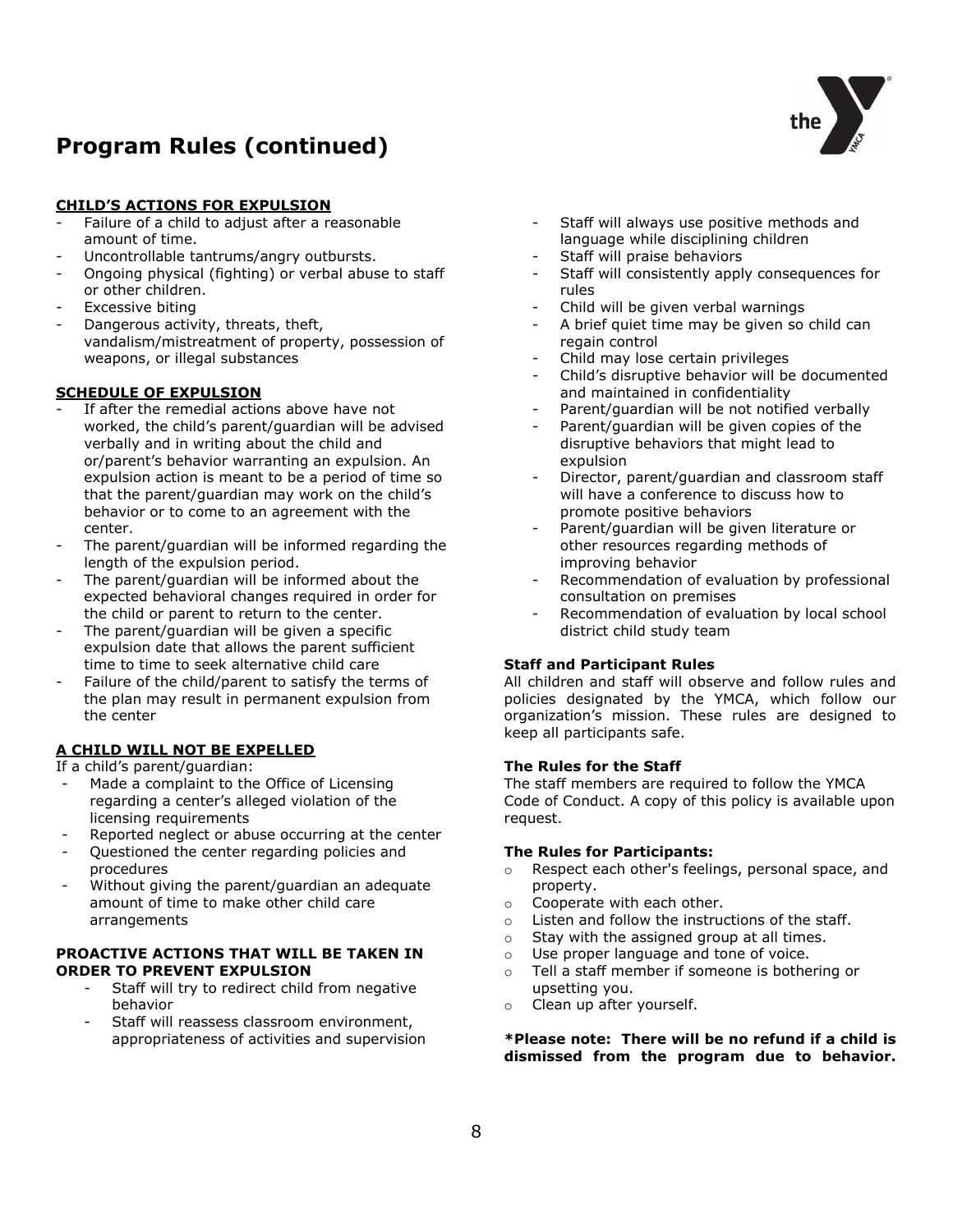

## **Program Specifics**

#### **Daily Schedule**

The following is a sample of a typical afternoon program schedule. Please note that each site will participate in these activities, however times may vary.

- o Arrival, bathroom and attendance
- o Healthy snack
- o Homework or Quiet Activity (Such as reading, crafts, etc.)
- o Healthy U, Sanford Harmony, or Group Activity

#### **Homework Time**

We allocate approximately one (1) hour for homework on a daily basis. If you do not want your child to complete his/her homework at our program, please send them with a book to read during homework time. If your child needs additional time to complete his/her homework they will be permitted to continue but we cannot maintain a designated quiet area for them to work. If the homework is not done by activity time and will interfere with program quality for the child, and the rest of the children in the program, then the child will be instructed to put their homework away and participate. We are willing to work in cooperation with the parents to help the children succeed. Please understand that the staff will provide homework time, assistance and review their homework agendas; however, we cannot ensure this on a daily basis. So parents, please review their homework agendas every night.

#### **Healthy U Program**

The Healthy U Program utilizes the **CATCH** curriculum, **C**oordinated **A**pproach to **C**hild **H**ealth, which offers games that provide at least 30 minutes of physical activity per session, as well as nutrition lessons. Healthy U will be open to children ages 3 to 12 enrolled in YMCA after-school programs. Healthy U has three distinct components: physical education, nutrition education, and parental involvement.

- 1. The physical education component is evidencebased and incorporates fun fitness activities.
- 2. The nutrition education component teaches children how to identify, adopt, and practice healthy eating habits.
- 3. Parents will be informed of the program's objectives and will be encouraged to support their child's participation.

#### **About Childhood Obesity:**

- Almost one-third of all children ages 6 to 19 are considered overweight or at risk for being overweight.
- o Studies show that as a result of diseases related to being overweight, children today may not live as long as their parents.
- o Being overweight negatively affects children's relationships with their peers.
- o Obesity is associated with diseases such as type 2 diabetes, heart disease, stroke, high blood pressure, depression, breast cancer and arthritis.

#### **Reebok (BOKS):**

Building Our Kids' Success, or BOKS, encourages children to be the best they can be at fundamental gym concepts such as running, planks, and sit-ups. This Reebok program is designed to give kids a body and brain boost in the morning to set them up for a successful school day. Children may be running daily as part of the curriculum.

#### **Sanford Harmony**

Sanford Harmony incorporates multiple methods to teach positive relationships and create an inclusive classroom environment. A multi-layered approach is necessary to build a mutually respectful learning community.

#### **Snack**

A healthy snack will be provided daily. If your child has food allergies, please make sure that you let the Director or Coordinator know.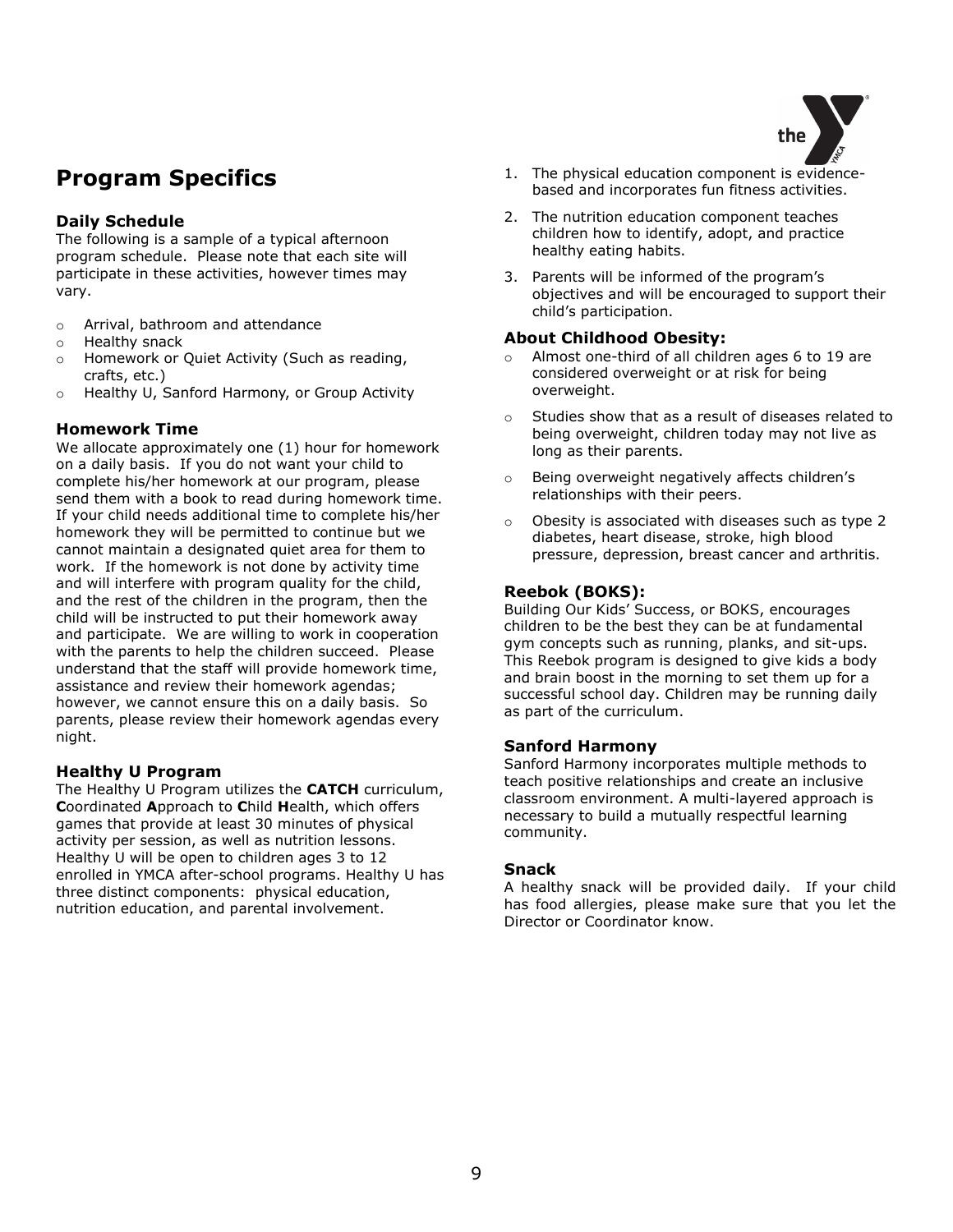

## **Attendance**

#### **Absence:**

Please let us know in advance when your child will be absent from our program so we know not to expect them.

#### **Sign In/Sign Out:**

Your child must be signed in and out at drop off and pick up, indicating the time and signature. We will be utilizing the Remind App. Parents will text the site when they arrive for pick up, and we will bring the child out to them. Parents will not come in the building.

#### **Authorization on the Release of Children**

We will not release a child to anyone NOT on the emergency form or authorized by the parent. A child will not be released to anyone under the age of 18. We will ID anyone we do not recognize, therefore if you have someone picking up your child make sure they have photo ID with them. If there is someone prohibited from picking up your child, we must have legal documents stating the restrictions. Parents must inform the Site Coordinator or call the Child Care Annex of any changes in the authorized pick-up persons.

#### **Late Pick up Fee**

The fee for late pick-up, after the end of enrolled session, is \$1.00 per minute, per child, to pay at the YMCA within a week of the charge.

#### **Late Pick-up Procedure**

The YMCA will be following the State requirements (10:122-6.5) for child left after closing. Procedures to be followed by staff member(s) if the parent(s) or person(s) authorized by the parent(s), as specified fails to pick-up a child at the time of the center's daily closing, shall require that:

#### **The child is supervised at all times:** Staff members

attempt to contact the parent(s) or person(s) authorized by the parent(s); an hour or more after closing time, provided that other arrangements for releasing the child to his or her parent(s) or authorized person(s) have failed, and the staff members(s) cannot continue to supervise the child at the center, the staff member shall call the Division's 24 hours Child Abuse Hotline (1-800-792-8610) to seek assistance in caring for the child until the parent(s) or person(s) authorized by the child's parent(s) or person(s) can be contacted.

#### **Refusal of Release**

The YMCA will be following the State requirements (10:122-6.5) for release of children to impaired adults. Procedures to be followed by

a staff member(s) if the parent(s) or person(s) authorized by the parent(s), as specified appear to be physically and/or emotionally impaired to the extent that, in the judgment of the director and/or staff member, the child would be placed at risk or harm if released to such an individual, shall require that:

- o The child may not be released to such an impaired individual
- o Staff members attempt to contact the child's other parent or alternative person(s) authorized by the parent(s)
- o If the Center is unable to make alternative arrangements, a staff member shall call the Division's 24 hours Child Abuse Hotline (1-800- 792-8610) to seek assistance in caring for the child.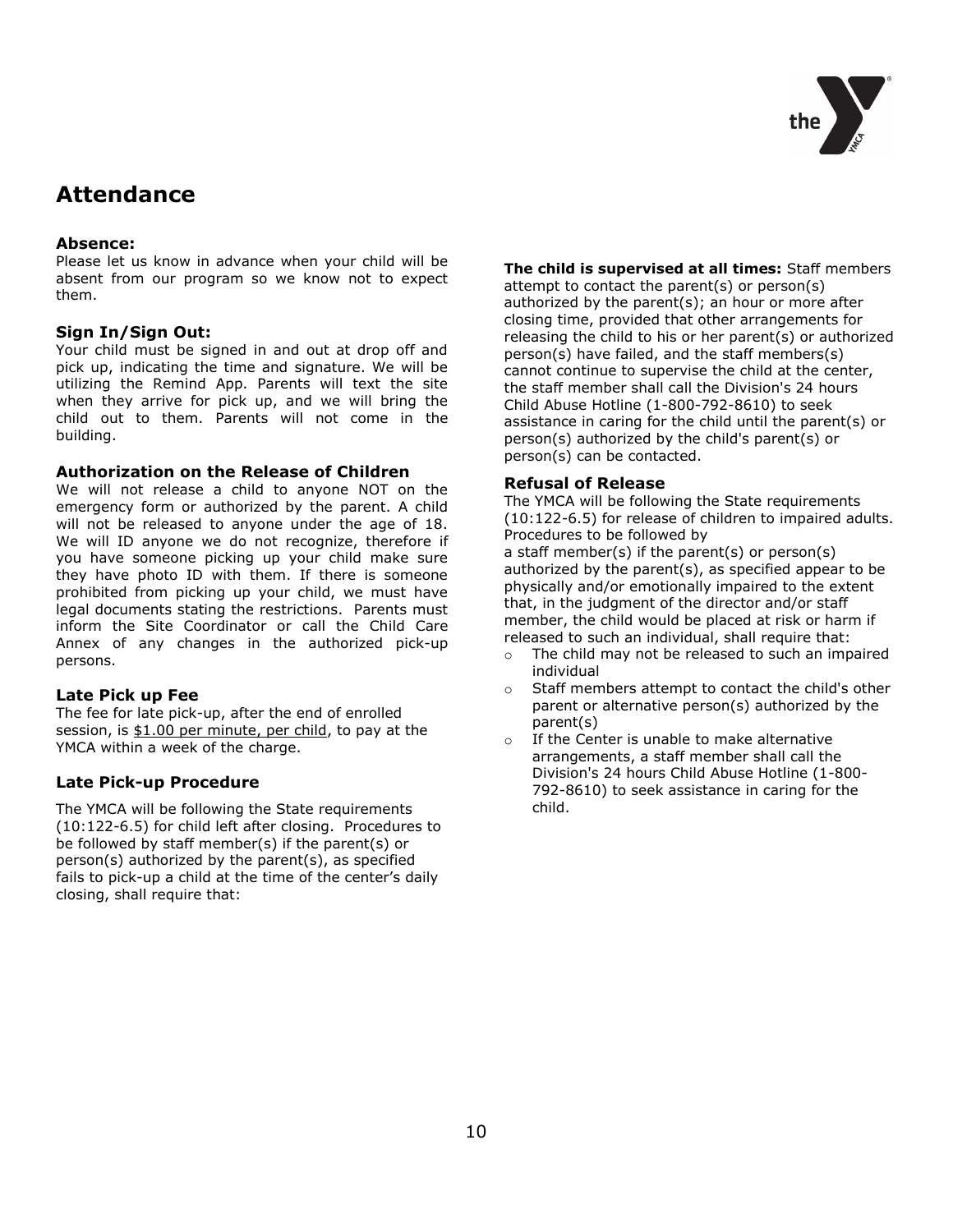## **Medical Policies**

#### **Policy on the Management of Communicable Diseases**

We are concerned with the health and welfare of each child. In order to prevent illness from being spread to classmates, we require that you observe our Policy on the Management of Communicable Diseases. If a child has exhibited any of the following symptoms within the last 24 hours, they can not attend the program. If such symptoms occur at the program, you will be called to take them home. Upon notification, we require that your child be picked up within one hour whenever possible.

- o Severe pain or discomfort
- o Acute diarrhea
- o Episodes of acute vomiting
- o Elevated oral temperature of 101.5 degrees Fahrenheit
- o Sore throat or severe coughing
- o Yellow eyes or jaundice skin
- o Red eyes with discharge/ conjunctivitis (pink eye)
- o Infected untreated skin patches
- o Difficult or rapid breathing
- o Skin rashes lasting longer than 24 hours
- o Visibly enlarged lymph nodes
- o Stiff neck
- o Severe cold with a fever, sneezing, and nose draining
- o Contagious diseases such as measles, chicken pox, mumps, or roseola

#### **Excludable Communicable Diseases (if child has any of the following, they may not attend program)**

- Respiratory Illness
- Chicken Pox
- German measles\*
- Homophiles Influenza\*
- Whooping Cough\*
- Mumps\*
- Meningococcal\*
- Strep Throat
- Tuberculosis\*
- Measles
- **Scabies**
- Guardia Lambia\*
- Hepatitis A\*
- Salmonella\*
- Shigella\*
- Impetigo
- Contact Illness
- Gastro-Intestinal Illness

\*Reportable diseases, as specified in NJAC 10:122-7, 10(a). If your child is exposed to any of the above diseases at the program, you will be notified in writing.

Children sent home from school may not return the next day. To return to the program they must be:

- Free of symptoms for twenty-four hours without medication
- On the appropriate medication for twenty-four hours

We will not allow a child to return the day after they were sent home. When they return, we must receive a note from your health care professional stating the diagnosis, if appropriate, that your child is not contagious and/or that your child may return to the program.

#### **Lice**

The Cumberland Cape Atlantic YMCA programs are lice, nit and egg free environments. Children that have head lice, nits or eggs will not be permitted to attend the program until the condition is completely remediated.

#### **Medication:**

It is best for the parents to dispense medication either before or after their child is in child care. We ask that you mention to your health care professional that the child is in child care and ask him/her to prescribe medications that can be given twice or three times a day if possible.

We will dispense medication if it is necessary and prudent and is indicated during the time the child is in care. Any medication which needs to be administered should be brought to the Site Coordinator. The INDIVIDUAL MEDICATION RECORD AND PERMISSION FORM must be completed by the parent. Prescription medication must be in the original labeled bottle with your child's name on it.